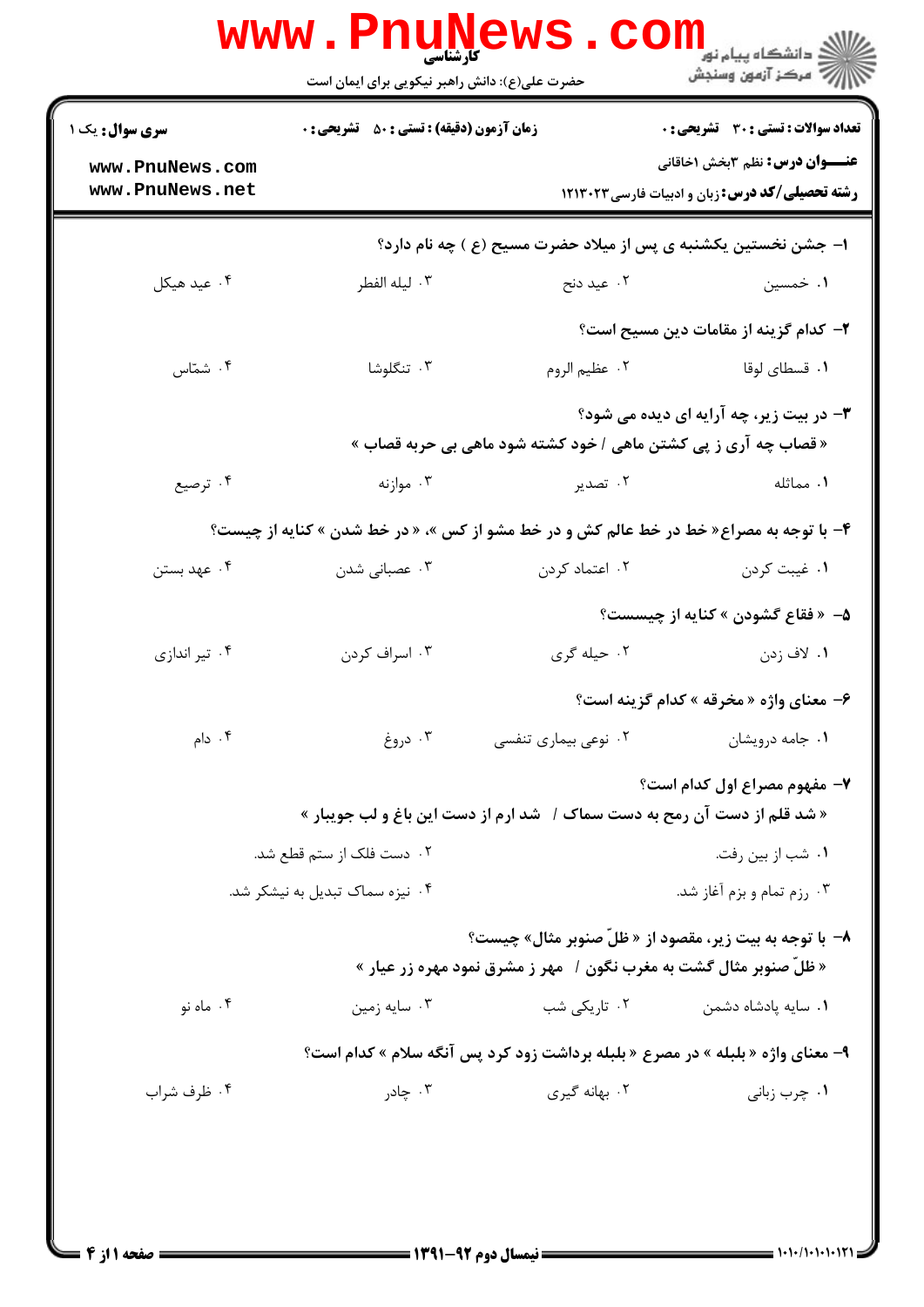|                        | حضرت علی(ع): دانش راهبر نیکویی برای ایمان است                                                                |                                                                 | ڪ دانشڪاه پيام نور <mark>−</mark><br>/7 مرڪز آزمون وسنڊش |
|------------------------|--------------------------------------------------------------------------------------------------------------|-----------------------------------------------------------------|----------------------------------------------------------|
| <b>سری سوال : ۱ یک</b> | <b>زمان آزمون (دقیقه) : تستی : 50 ٪ تشریحی : 0</b>                                                           |                                                                 | <b>تعداد سوالات : تستی : 30 ٪ تشریحی : 0</b>             |
| www.PnuNews.com        |                                                                                                              |                                                                 | <b>عنـــوان درس:</b> نظم 3بخش 1خاقانی                    |
| www.PnuNews.net        |                                                                                                              |                                                                 | <b>رشته تحصیلی/کد درس:</b> زبان و ادبیات فارسی ۱۲۱۳۰۲۳   |
|                        |                                                                                                              |                                                                 | ۱۰– در کدام گزینه، صنعت استخدام دیده می شود؟             |
|                        |                                                                                                              | ۰۱ آب شروان به دهان چون زده ام / یاد نان پاره خاقان چه کنم      |                                                          |
|                        |                                                                                                              | ۰۲ چون نه شعری نه سهیل است و نه مهر / یمن و شام و خراسان چه کنم |                                                          |
|                        |                                                                                                              | ۰۳ فرقت شهد مرا سوخت چو موم ۱ وصل مهر سلیمان چه کنم             |                                                          |
|                        |                                                                                                              | ۰۴ لب خویش از پی نان چون پر نان / بوسه زن بر در سلطان چه کنم    |                                                          |
|                        | 11- کدام گزینه به معنای مهره ای است که میان شاه خود و رخ حریف حایل سازند؟                                    |                                                                 |                                                          |
| ۰۴ فرزين               | ۰۳ عری                                                                                                       | ۰۲ بیدق                                                         | ۰۱ فرس                                                   |
|                        |                                                                                                              |                                                                 | ۱۲- با توجه به بیت زیر،« کم زدن » کنایه از چیست؟         |
|                        |                                                                                                              | « کم زنم هفت ده خاکی را /   دخل یک هفته دهقان چه کنم»           |                                                          |
| ۰۴ اعتنا نکردن         | ۰۳ بي بهره بودن                                                                                              | ۰۲ نابود کردن                                                   | ۰۱ لاف زدن                                               |
|                        |                                                                                                              |                                                                 | ۱۳- در شعر خاقانی « ام القری » به معنای کدام سرزمین است؟ |
| ۰۴ مداین               | ۰۳ شروان                                                                                                     | ۰۲ مدینه                                                        | ۰۱ مکه                                                   |
|                        | <b>۱۴- حرف« و » در مصرع « من و نقش یک کز دغا می گریزم » چه نوع واوی است؟</b>                                 |                                                                 |                                                          |
| ۰۴ حاليه               | ۰۳ ملازمت                                                                                                    | ۰۲ عطف                                                          | ٠١. استبعاد                                              |
|                        | ۱۵– در بیت « آنجا که دم گشاد سرافیل دعوتش / جان باز یافت پیر سراندیب در زمان»، مقصود از « پیر سراندیب» کیست؟ |                                                                 |                                                          |
|                        | ۰۲ پیر دفن شده                                                                                               |                                                                 | ۰۱ پیر کوژپشت                                            |
|                        | ۰۴ حضرت آدم (ع)                                                                                              |                                                                 | ۰۳ نام یکی از عرفای مغرب                                 |
|                        |                                                                                                              |                                                                 | ۱۶- مقصود از بیت زیر، چه کسی است؟                        |
|                        | « آن شاهد لعمرک و شاگرد فاستقم / مخصوص قم فانذر و مقصود کن فکان »                                            |                                                                 |                                                          |
| ۰۴ حضرت أدم (ع)        | ۰۳ حضرت على (ع)                                                                                              | ۰۲ امام محمد یحیی                                               | ۱. حضرت محمد (ص)                                         |
|                        | <b>۱۷- با توجه به بیت زیر، مقصود از « دو طفل» در کدام گزینه آمده است؟</b>                                    |                                                                 |                                                          |
|                        | « گه با چهار پیر زبان کرده در دهان / گه با دو طفل در دهن افکنده ریسمان»                                      |                                                                 |                                                          |
|                        | ۰۲ دو سر انگشت                                                                                               |                                                                 | ۰۱ شب و روز                                              |
|                        | ۰۴ ماه و خورشید                                                                                              |                                                                 | ۰۳ حسن و حسین علیهما السلام                              |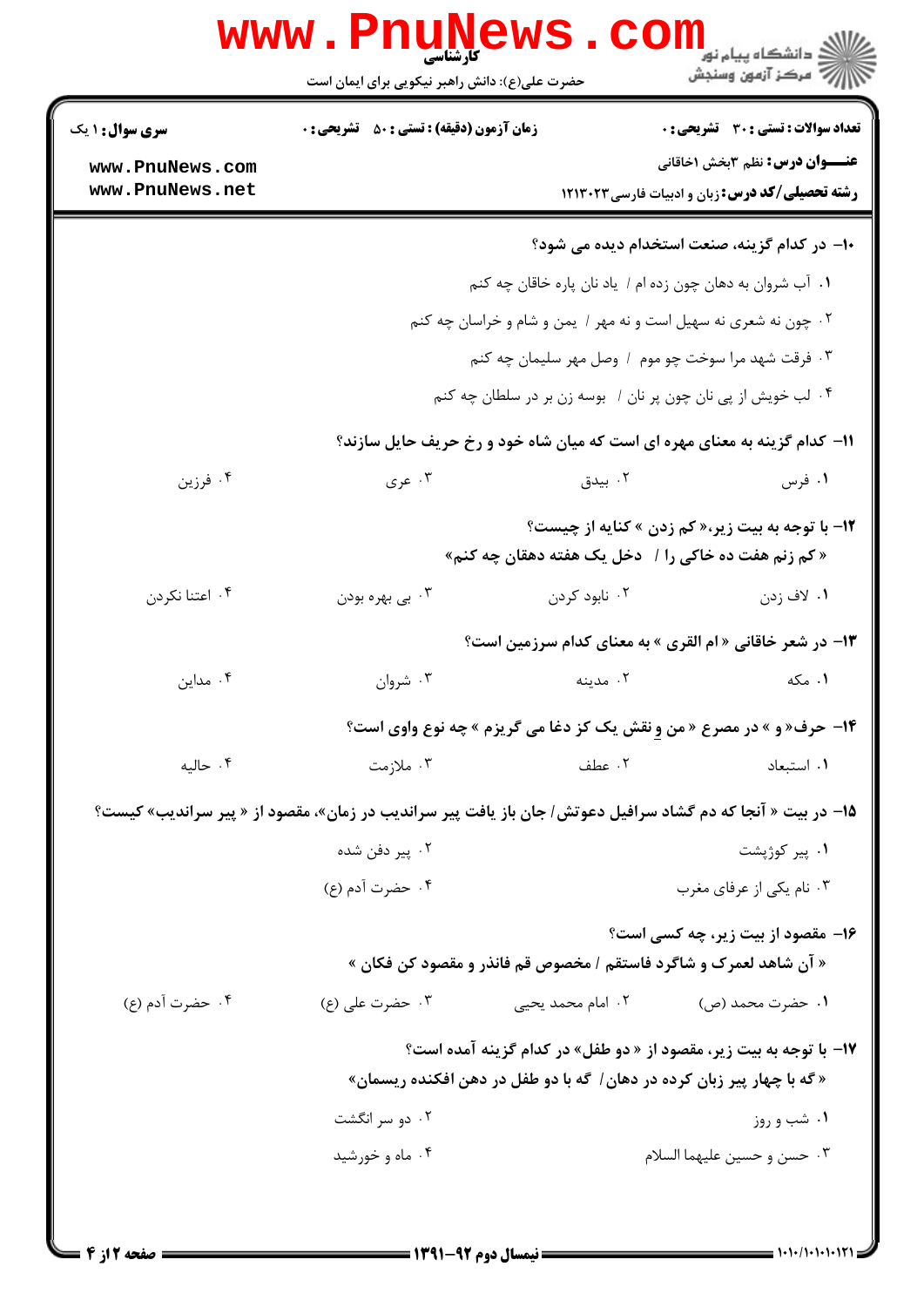|                                    | www . Pn<br><b>کارشناسی</b><br>حضرت علی(ع): دانش راهبر نیکویی برای ایمان است |                       | لاد دانشگاه پيام نور <mark>--</mark><br>  <i>  &gt;</i> مرکز آزمون وسنجش                                                                |
|------------------------------------|------------------------------------------------------------------------------|-----------------------|-----------------------------------------------------------------------------------------------------------------------------------------|
| <b>سری سوال : ۱ یک</b>             | <b>زمان آزمون (دقیقه) : تستی : 50 ٪ تشریحی : 0</b>                           |                       | <b>تعداد سوالات : تستی : 30 ٪ تشریحی : 0</b>                                                                                            |
| www.PnuNews.com<br>www.PnuNews.net |                                                                              |                       | <b>عنـــوان درس:</b> نظم 3بخش 1خاقانی<br>رشته تحصیلی/کد درس: زبان و ادبیات فارسی ١٢١٣٠٢٣                                                |
|                                    |                                                                              |                       | 1۸− در طب قدیم، «تباشیر» چه خاصیتی داشته است؟                                                                                           |
| ۰۴ از بین برنده لقوه               | ۰۳ از بین برنده پرقان                                                        | ۰۲ از بین برنده تشنگی | ۰۱ از بین برنده تب                                                                                                                      |
|                                    |                                                                              |                       | ۱۹- ترکیب« خاک در دهان کردن » کنایه از چیست؟                                                                                            |
| ۰۴ دل بريدن                        | ۰۳ دشنام دادن                                                                | ٠٢ اظهار پشيماني      | ۰۱ مردن                                                                                                                                 |
|                                    |                                                                              |                       | <b>۲۰</b> –در بیت « تا کی این روز و شب و چند مغاک و تیرگی /   آن درخت آبنوس این صورت هندوستان» چه آرایه ای وجود دارد؟                   |
| ۰۴ اسلوب الحکیم                    | ۰۳ استخدام                                                                   | ۰۲ استعاره            | <b>۱</b> . تقسیم                                                                                                                        |
|                                    |                                                                              |                       | <b>۲۱</b> - عبارت«چهار تکبیر زدن» کنایه از چیست؟                                                                                        |
| ۰۴ ترک چیزی کردن                   | ۰۳ محکم کاری کردن                                                            | ۰۲ نماز خواندن        | ۰۱ اعلان سلطنت                                                                                                                          |
|                                    |                                                                              |                       | ۲۲– کدام پادشاه، خواست با خدا جنگ کند و به همین قصد تیری به آسمان انداخت؟                                                               |
| ۰۴ دقیانوس                         | ۰۳ ابرهه                                                                     | ۰۲ نمرود              | ۰۱ فرعون                                                                                                                                |
|                                    |                                                                              |                       | ۲۳- بیت زیر در وصف کدام سیاره است؟                                                                                                      |
|                                    |                                                                              |                       | « وز بر آن خیمه بود خوابگه خواجه ای /   کوست به تاثیر سعد صورت معنی و جان»                                                              |
| ۰۴ زحل                             | ۰۳ مشتری                                                                     | ۰۲ زهره               | ۰۱ مريخ                                                                                                                                 |
|                                    |                                                                              |                       | <b>۲۴</b> - در نجوم قدیم،کدام سیاره منسوب به حمل و آتش است؟                                                                             |
| ۰۴ زحل                             | ۰۳ مشتری                                                                     | ۰۲ زهره               | ۱. مريخ                                                                                                                                 |
|                                    |                                                                              |                       | <b>۲۵</b> – نخستین یادشاه کیانی کیست؟                                                                                                   |
| ۰۴ کیقباد                          | ۰۳ کیارش                                                                     | ۰۲ کیکاووس            | ۰۱ فريدون                                                                                                                               |
|                                    |                                                                              |                       | <b>۳۶</b> - کدام شاعر پیش از خاقانی، قصیده ای در مضمون« ایوان مداین» سروده است؟                                                         |
| ۰۴ بحتري                           | ۰۳ بشار بن برد                                                               | ۰۲ تابط شرا           | ۰۱ متنبی                                                                                                                                |
|                                    |                                                                              |                       | ۲۷- در بیت زیر، همه آرایه ها به جزکدام گزینه به چشم میخورد؟<br>« تا سلسله ایوان بگسست مداین را  / در سلسله شد دجله چون سلسله شد پیچان » |
| ۰۴ موازنه                          | ۰۳ حسن تعليل                                                                 | ۰۲ واج آرایی          | ٠١ تلميح                                                                                                                                |
|                                    |                                                                              |                       |                                                                                                                                         |